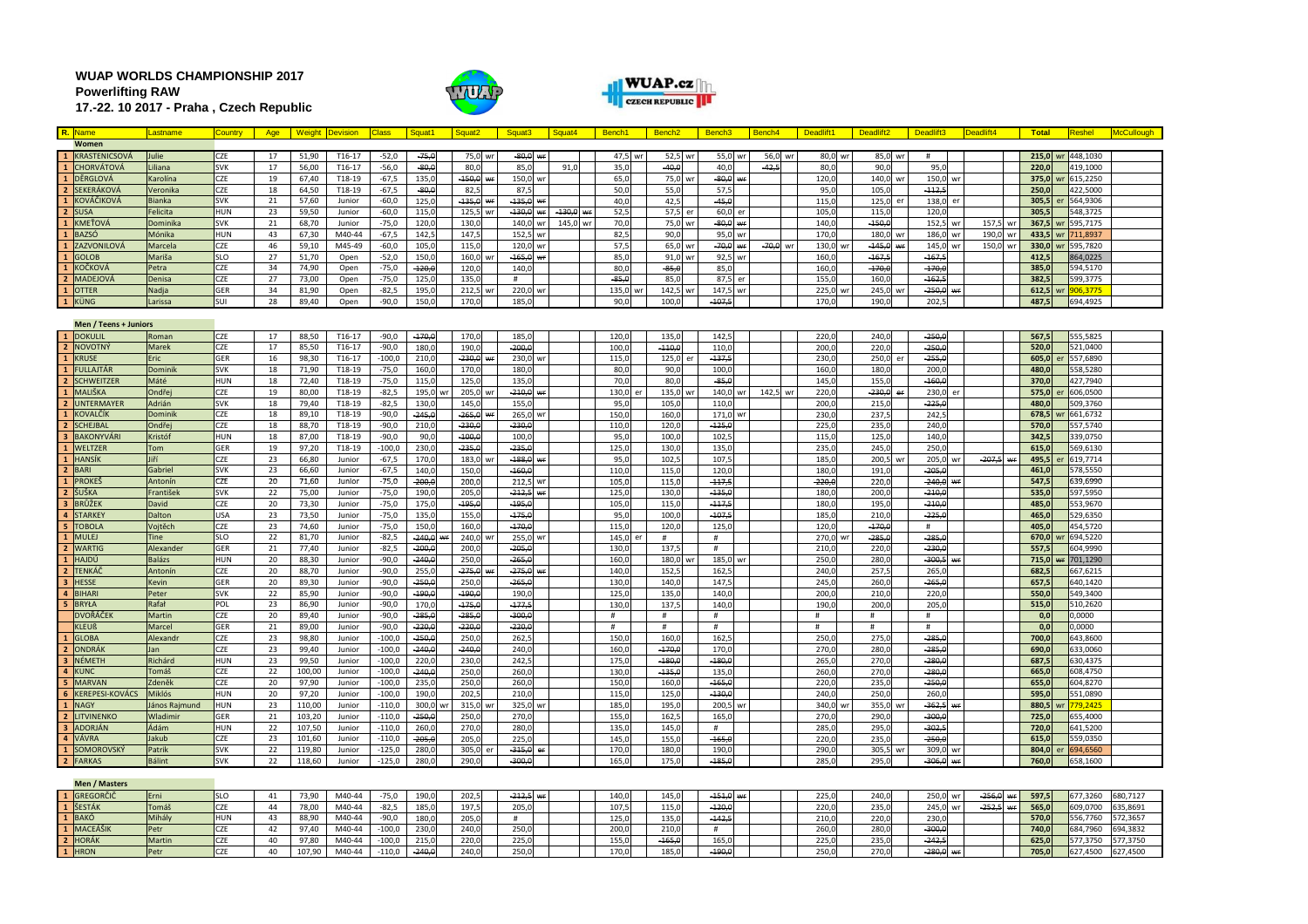|                          | 2 LAUENSTEIN                | Michael         | GER        | 41       | 107,30 | M40-44               | $-110,0$             | 215,0          | 225,0           | $-230,0$      |          | 185,0            | 195,0 wr                      | $-200,0$ wr |             |   | 260,0            | 270,0                |                   | $-281,0$ wr | 281,0 wr    | 690,0          | 515,3420             | 618,4187 |
|--------------------------|-----------------------------|-----------------|------------|----------|--------|----------------------|----------------------|----------------|-----------------|---------------|----------|------------------|-------------------------------|-------------|-------------|---|------------------|----------------------|-------------------|-------------|-------------|----------------|----------------------|----------|
|                          | 1 SCHMIDT                   | Ronny           | GER        | 42       | 110,10 | M40-44               | $-125,0$             | 180,0          | 200,0           | $-210,6$      |          | 140,0            | 150,0<br>$-155,0$             |             |             |   | 200,0            | $-220,0$             | 220,0             |             |             | 570,0          | 504,2220             | 11,2812  |
|                          | 2 MAJSTRÁK                  | Ľubomí          | <b>SVK</b> | 43       | 115.40 | M40-44               | $-125.0$             | 120,0          | 130.0           | 140.          |          | 80.0             | 90.0<br>100.                  |             |             |   | 120.             | 130.                 | 140.              |             |             | 380,0          | 331.3600             | 40.6380  |
|                          | 1 ŠNAJDR                    | Miloš           | <b>SVK</b> | 40       | 136,20 | M40-44               | $-140,0$             | 280.0          | 300.            | $-315.6$      |          | 210.0            | 230.<br>220.0                 |             |             |   | 320.0            | 340.                 |                   |             |             | 870,0          | 735,1500             | 35,1500  |
|                          |                             |                 |            |          |        |                      |                      |                |                 |               |          |                  |                               |             |             |   |                  |                      | #                 |             |             |                |                      |          |
| $\overline{2}$           | <b>KARALYOS</b>             | <b>Tibor</b>    | <b>HUN</b> | 43       | 131,50 | M40-44               | $-140,0$             | 280,0          | #               | #             |          | 140,0            | 150.<br>#                     |             |             |   | 280,             | $\pmb{\mathrm{H}}$   | $\pm$             |             |             | 710,           | 03,5000              | 20.3980  |
| $\overline{\mathbf{3}}$  | <b>ROSA</b>                 | Radek           | CZE        | 43       | 132,10 | M40-44               | $-140,0$             | $-250,0$       | 250,0           | 260,          |          | 150,0            | 160,0<br>160,0                |             |             |   | 260,0            | 275,                 | $-291,0$          |             |             | 695,0          | 590,0550             | 06,5765  |
|                          | <b>KISS</b>                 | László          | <b>HUN</b> | 48       | 98,90  | M45-49               | $-100,0$             | 260,0          | 283,0           | $\#$          |          | 150,0            | $-160, 6$<br>$-160,$          |             |             |   | 260,             | 283,0                | #                 |             |             | 716,0          | 558,2904             | 33,3355  |
|                          | <b>HUDEC</b>                | Marian          | <b>SVK</b> | 47       | 97.80  | M45-49               | $-100.0$             | 180,0          | 200.0           | $-210,$       |          | 150.0            | 160,0<br>165,                 |             |             |   | 210,             | 230,                 | $-240,$           |             |             | 595,0          | 549.6610             | 02,4285  |
| $\mathbf{1}$             | <b>AUF-DER-MAUR</b>         | Jrs             | SUI        | 49       | 106,80 | M45-49               | $-110,0$             | 270,0          | 270.0           | 285.          |          | 160,0            | 170.0<br>180.0                |             |             |   | 300.0            | 322,                 | #                 |             |             | 787,5          | 703,0800             | 5.8865   |
| $\overline{2}$           | PUKÁČ                       | Tibor           | <b>SVK</b> | 46       | 107.00 | M45-49               | $-110,0$             | 250,0          | 265,0           | 270,          |          | 160,0            | 165,0<br>167,                 |             |             |   | 235,0            | 242,                 | 245,0             |             |             | 677.5          | 604,3300             | 51,4677  |
| $\mathbf{1}$             | <b>MAREŠ</b>                |                 |            | 49       | 120,70 | M45-49               | $-125,0$             | $-255,0$       | 255,0           | #             |          | 185,0            | 220,0                         |             | $-225,0$    | w | 270,6            | 270,0                | 300,0             |             |             | 775,0          | 668,8250             | 57,1099  |
|                          |                             | Václav          | CZE        |          |        |                      |                      |                |                 |               |          |                  | 205,0                         |             |             |   |                  |                      |                   |             |             |                |                      |          |
| $\overline{2}$           | KLAUZ                       | Rafał           | POL        | 46       | 112,30 | M45-49               | $-125,0$             | 200,0          | 215,0           | $-230,6$      |          | 150,0            | 160,0<br>$-170,0$             |             |             |   | 230,0            | 250,0                | $-260,6$          |             |             | 625,0          | 549,2500             | 92,0915  |
| $\mathbf{1}$             | <b>UDOVI</b>                | Denis           | SLO.       | 47       | 125.50 | M45-49               | $-140,0$             | 260,0          | $-280,0$        | -300.4        |          | 180.0            | $-220.0$<br>200.0             |             |             |   | 280.0            | 300,0                | 320,0             |             |             | 780,0          | 668.4600             | 32,6321  |
| $\mathbf{1}$             | <b>SEDLÁČEI</b>             | Tomáš           | CZE        | 52       | 98,90  | M50-54               | $-100,0$             | 230.0          | 245,0           | $^{\rm \#}$   |          | 145,0            | 155.0 w<br>#                  |             |             |   | 230.0            | 250.0                | $-260.6$          |             |             | 650,0          | 597,6100             | 09,3631  |
| $\mathbf{1}$             | <b>BACKHAUS</b>             | Bernd           | GER        | 52       | 107,40 | M50-54               | $-110,0$             | 250,0          | 270,0           | 280,5         |          | $-155,5$         | 163,0<br>160,0                |             |             |   | 250,             | $-270,6$             | 270,6             |             |             | 680,0          | 606,1520             | 19,5025  |
| $\mathbf{1}$             | <b>VARGA</b>                | Tibor           | HUN        | 52       | 115,70 | M50-54               | $-125,0$             | 140,0          | 140,0           | 150,0         |          | 150,0            | 165,0<br>$-170,5$             |             |             |   | 180,0            | 210,5                | #                 |             |             | 525,5          | 457,8156             | 43,4272  |
|                          | ŠEHOVIĆ                     | Sejfo           | BIH        | 58       | 72,20  | M55-59               | $-75,0$              | 160,0          | 170,0           | $-175,0$      |          | 100,0            | 105,0<br>#                    |             |             |   | 210,0            | 220,0                | $-230,0$          |             |             | 485,0          | 562,0180             | 42,9878  |
|                          | OVERHOL                     | <b>David</b>    | <b>USA</b> | 57       | 71,70  | M55-59               | $-75,0$              | 112,5          | 120,0           | $-130,$       |          | 65,0             | $-70,0$<br>$-70,$             |             |             |   | 150,             | 160,0                | $-172$            |             |             | 345,0          | 402,5460             | 22,1022  |
|                          | <b>HAKKI</b>                | <b>Bozat</b>    | <b>TUR</b> | 56       | 71,10  | M55-59               | $-75,0$              | 130.0          | $-135.6$        | $-140.6$      |          | 100 <sub>1</sub> | $-110.6$                      |             |             |   | $-180.6$         | $-185, 6$            | $-185.6$          |             |             | 0,0            | 0,0000               | ,0000    |
|                          |                             |                 |            |          |        |                      |                      |                |                 |               |          |                  | 105,0                         |             |             |   |                  |                      |                   |             |             |                |                      |          |
|                          | RIEDEL                      | Detlef          | <b>GER</b> | 57       | 81,90  | M55-59               | $-82,5$              | 210,0          | 225,0           | 232,5         |          | 125,0            | 137,5<br>132,5                |             |             |   | 200(             | 212,5                | 217,5             |             |             | 587,5          | 607,9450             | 88,5046  |
| $\overline{2}$           | <b>FOLTAS</b>               | Gottfried       | GER        | 59       | 81,90  | M55-59               | $-82,5$              | 135,0          | 145,0           | 455,6         |          | 80,0             | 95,0<br>90.0                  |             |             |   | 175,0            | $-200,0$             | #                 |             |             | 425,0          | 439,7900             | 93,7165  |
|                          | 1 GABRHEL                   | Jozef           | <b>SVK</b> | 61       | 72,80  | M60-64               | $-75,0$              | 115,0          | 125,0           | 135,0         |          | 95,0             | 101,0<br>#                    |             |             |   | 140,0            | #                    | #                 |             |             | 376,0          | 432,4752             | 609,7901 |
| $\mathbf{1}$             | <b>SOCHAŃSKI</b>            | Stefan          | POL        | 68       | 89,50  | M65-69               | $-90,0$              | 160,0          | $-175,0$        | 180.0         |          | 90.0             | 95.0<br>$\pmb{\mathrm{H}}$    |             |             |   | 185.0            | 205,                 | $-220,0$          |             |             | 480,0          | 166.5600             | 50,4928  |
|                          | 1 ESSER                     | Františel       | CZE        | 71       | 82,30  | M70-74               | $-82,5$              | 60,0           | 80,             | 100.0         |          | 80,0             | $-110,6$<br>$100.0 \text{ w}$ |             |             |   | 160,0            | 170,<br>WI           | $\sharp$          |             |             | 370,5          | 381,8373             | 64,3969  |
|                          | 1 MIELCH                    | Ulrich          | <b>GER</b> | 77       | 76,90  | M75-79               | $-82,5$              | 65,0           | 72,5            | $-77.5$       |          | 55,0             | 60,0 wr<br>62,5               |             |             |   | 95,0             | 110,0                | 117,5             | wr          |             | 252,5          | 275,5280<br>wr       | 545.5455 |
|                          |                             |                 |            |          |        |                      |                      |                |                 |               |          |                  |                               |             |             |   |                  |                      |                   |             |             |                |                      |          |
|                          | Men / Open + Submasters     |                 |            |          |        |                      |                      |                |                 |               |          |                  |                               |             |             |   |                  |                      |                   |             |             |                |                      |          |
|                          | <b>ROTAR</b>                |                 |            |          |        |                      |                      |                |                 |               |          |                  |                               |             |             |   |                  |                      |                   |             |             |                |                      |          |
|                          |                             | Martin          | SLO        | 25       | 66,80  | Open                 | $-67,5$              | $-180,0$       | 180,0           | 190,0         | 200,0 er | 115,0            | 120,0<br>125,0                |             | $-130,5$ er |   | 195,0            | 202,5                | 210,0             |             | $-215,0$ er | 525,0 er       | 656,6700             |          |
| $\overline{2}$           | <b>KRAUSE</b>               | Daniel          | GER        | 24       | 65,20  | Open                 | $-67,5$              | 140,0          | 150,0           | $-155,6$      |          | 100(             | $-112,5$<br>107,5             |             |             |   | 200,0            | 212,5<br>er          | $-215,0$          |             |             | 470,0          | 604,0440             |          |
| $\mathbf{1}$             | <b>WIERZBICKI</b>           | Adrian          | POL        | 24       | 71,50  | Open                 | $-75,0$              | 140,0          | 155,0           | 170.0         |          | 105.0            | 112.5<br>117,5                |             |             |   | 190.0            | $-205.6$             | 205,0             |             |             | 492.5          | 576,2250             |          |
| $\overline{2}$           | <b>STRÁNSKÝ</b>             | Vladimí         | CZE        | 26       | 74,80  | Open                 | $-75,0$              | 160,0          | 165,0           | 165,          |          | 100,0            | 107,5<br>112.5                |             |             |   | 170,0            | 180,0                | $-200,6$          |             |             | 457,5          | 512,1255             |          |
| $\overline{3}$           | <b>DROLC</b>                | Matjaž          | <b>SLO</b> | 25       | 73,80  | Open                 | $-75,0$              | 115,0          | 120,0           | 125.          |          | 90,0             | 95.0<br>$-100.6$              |             |             |   | 120.0            | 130.0                | $-140.6$          |             |             | 350.0          | 397,3200             |          |
| $\overline{1}$           | <b>STOPAR</b>               | Simon           | S1O        | 33       | 82,40  | Open                 | $-82,5$              | 270,0          | 283,0           | $-290,0$      |          | 145,0            | 155,<br>150,0                 |             |             |   | 265,0            | 275,0                | $-285,0$          |             | $-285.0$    | 713,0          | 734,2474             |          |
| $\overline{2}$           | <b>HELWIG</b>               | Marcin          | POL        | 30       | 81,60  | Open                 | $-82,5$              | 225,0          | $-232,5$        | 232,          |          | 155 <sub>1</sub> | 162,5<br>167,                 |             |             |   | 245,0            | 257,                 | 265,              |             |             | 665,0          | 690,1370             |          |
|                          |                             |                 | <b>SVK</b> |          |        |                      |                      |                |                 |               |          |                  |                               |             |             |   |                  |                      |                   |             |             |                |                      |          |
|                          | KÉRI                        | Marek           |            | 24       | 80,20  | Open                 | $-82,5$              | 190,0          | 200,0           | 207,          |          | 120,0            | 125,0<br>$-130,0$             |             |             |   | 225,0            | 237,                 | 242,              |             |             | 575,0          | 604,6700             |          |
| $\overline{a}$           | <b>FLORIAN</b>              | Michal          | CZE        | 32       | 81,50  | Open                 | $-82,5$              | 180,0          | 190,0           | $-202,$       |          | 130,0            | $-135,6$<br>$-135,0$          |             |             |   | 210,0            | 220,0                | $-225,6$          |             |             | 540,0          | 561,0600             |          |
| 5                        | <b>BUZINKAY</b>             | /iliam          | CZE        | 31       | 82,30  | <b>Open</b>          | $-82,5$              | 180.0          | $-210.6$        | $-210.$       |          | 140,0            | 150.0<br>160,0                |             |             |   | 180.             | $-195,6$             | #                 |             |             | 520,0          | 35,9120              |          |
| 6 <sup>1</sup>           | <b>CSOMA</b>                | Péter           | <b>HUN</b> | 24       | 79,20  | Open                 | $-82,5$              | .160,0         | 170,0           | $-180,$       |          | 82,5             | 90,0<br>95,0                  |             |             |   | 170,0            | 182,                 | $-190,0$          |             |             | 447,5          | 175,9610             |          |
| $\mathbf{1}$             | <b>ENGEL</b>                | Marvin          | GER        | 25       | 88,90  | Open                 | $-90,0$              | 250,0          | 250,0           | $-260, 6$     |          | 170,0            | 180,0<br>185,0                |             |             |   | 300(             | $-305,6$             | $-305,6$          |             |             | 730,0          | 713,0640             |          |
| $\overline{2}$           | <b>KLIMO</b>                | Peter           | <b>SVK</b> | 31       | 89,70  | Open                 | $-90,0$              | 270.0          | 286.0           | 286.0         |          | 140.0            | $-155.6$<br>150.0             |             |             |   | 230.             | 250,                 | 265,0             |             |             | 701,0          | 680,2504             |          |
| $\overline{3}$           | <b>KRAUS</b>                | Pavel           | CZE        | 28       | 89,20  | Open                 | $-90,0$              | 190,0          | 205,0           | $-220,6$      |          | 140,0            | 150,0<br>150,0                |             |             |   | 225,0            | 245,                 | $-255,6$          |             |             | 600,0          | 584,6400             |          |
|                          | <b>HANOL</b>                | Dániel          | <b>HUN</b> | 24       | 88,00  | Open                 | $-90,0$              | $-175,0$       | $-175.$         | $-175.$       |          | $\#$             | #<br>#                        |             |             |   | #                | #                    | #                 |             |             | 0.0            | 0.0000               |          |
| $\mathbf{1}$             | <b>TUMPEK</b>               | Róbert          | HUN        | 24       | 97,20  | Open                 | $-100,0$             | 285,0          | 295,0           | 305,0         |          | 155,0            | 165,<br>170,                  |             |             |   | 280,             | 300,                 | 305,0             |             |             | 780,0          | 722,4360             |          |
| $\overline{2}$           | <b>SZABÓ</b>                | Balázs          | <b>HUN</b> | 29       | 99,80  | Open                 | $-100,0$             | 265,           | 280,0           | 290           |          | 155 <sub>1</sub> | 165,0<br>170,                 |             |             |   | 300,             | 317,                 | $-322,$           |             |             | 777,5          | 712,0345             |          |
|                          |                             |                 | POL        |          |        |                      |                      |                |                 | 295.          |          |                  | 190.                          |             |             |   |                  |                      | 285.              |             |             |                |                      |          |
|                          | <b>MITERA</b>               | Andrzej         |            | 29       | 99,40  | <b>Open</b>          | $-100,0$             | 260,0          | 285,0           |               |          | 170,0            | 180,0                         |             |             |   | 260,             | 285,                 |                   |             |             | 760,0          | 597,2240             |          |
| $\overline{a}$           | <b>ELSNIC</b>               | <b>Bohumil</b>  | CZE        | 30       | 99,80  | <b>D</b> pen         | $-100,0$             | 220,0          | 230,0           | 230,          |          | 155 <sub>1</sub> | 165,0<br>170,                 |             |             |   | 250,0            | $-265,6$             | 265,              |             |             | 665,0          | 609,0070             |          |
| 5 <sup>1</sup>           | <b>THIEDE</b>               | Christian       | <b>GER</b> | 34       | 99.00  | Open                 | $-100.0$             | 220.0          | 220.0           | $-235.$       |          | 155.             | 165,0<br>$-172,$              |             |             |   | 200.0            | 220,0                | #                 |             |             | 605.0          | 555.9950             |          |
| $\mathbf{1}$             | <b>FOI PRECHT</b>           | Petr            | <b>CZF</b> | 31       | 108.10 | Open                 | $-110.0$             | 315,0          | 330.0           | $-340,5$      |          | 165,             | 175,0<br>180.0                |             |             |   | 310,0            | 330,C                | $-340.0$          |             |             | 840.0          | 747,2640             |          |
|                          | 2 NAVARA                    | Patrik          | CZE        | 26       | 109,80 | Open                 | $-110,0$             | 265,0          | 280,0           | 290,0         |          | 195,0            | 205,0<br>$-210,6$             |             |             |   | 290,0            | 305,                 | 307,              |             |             | 802,5          | 710,2125             |          |
| $\overline{3}$           | PAWLIK                      | Sebastian       | POL        | 25       | 107,30 | Open                 | $-110,0$             | 300,0          | 310,0           | $-310,6$      |          | 200,0            | $-245,6$<br>210.0             |             |             |   | 280,0            | 290,0                | $-295.$           |             |             | 800,0          | 713,4400             |          |
| $\overline{\mathbf{4}}$  | MATUŠINEC                   | ukáš            | CZE        | 24       | 109,00 | Open                 | $-110,0$             | 285,0          | 300,0           | 312,5         |          | 160,0            | 170,0<br>$-175,6$             |             |             |   | 290,0            | 300,                 | 310,0             |             |             | 792,5          | 702,9475             |          |
| $\overline{\phantom{a}}$ | <b>LIPKA</b>                | ukasz           | POL        | 25       | 108,50 | <b>Open</b>          | $-110,0$             | 280,0          | 300.0           | 305,          |          | 170,0            | 175.0<br>175,                 |             |             |   | 290,0            | 310,                 | $-315,6$          |             |             | 785,0          | 597,8650             |          |
| 6                        | <b>FLECKENSTEIN</b>         | lan             | GER        | 25       | 106,10 |                      | $-110,0$             | $-240,0$       | 240,0           | 260,          |          | 195,0            | 207,5<br>202,5                |             |             |   | 260,0            | 275,0                | $-280,6$          |             |             | 742,5          | 664,2405             |          |
| $\overline{7}$           |                             |                 |            | 29       |        | Open                 |                      |                |                 |               |          |                  |                               |             |             |   |                  |                      |                   |             |             |                |                      |          |
|                          | <b>GRILLMEIER</b>           | Andreas         | GER        |          | 104,10 | Open                 | $-110,0$             | 240,0          | 250,0           | $-260,$       |          | 170,0            | 175,0<br>177,                 |             |             |   | 260,0            | 270,0                | -280,             |             |             | 697,5          | 628,1685             |          |
|                          | <b>NEMANJA</b>              | Tasic           | AUT        | 27       | 122,20 | Open                 | $-125,0$             | 320,C          | 335,0           | $-345.$       |          | 210,0            | 227,<br>222.                  |             |             |   | 305,             | 315,0                | $-322$            |             |             | 872,           | 751,2225             |          |
| $\overline{2}$           | ONDRIČKO                    | Radovan         | <b>SVK</b> | 27       | 121,40 | Open                 | $-125,0$             | 330,0          | 350,0           | 360,6         |          | 185,0            | 195,0<br>$-200, 6$            |             |             |   | 280,0            | 300,0                | $-310,6$          |             |             | 845,0          | 728,3900             |          |
| $\overline{\mathbf{3}}$  | <b>WÓJCIK</b>               | Rafał           | <b>POL</b> | 30       | 111.20 | Open                 | $-125,0$             | 240.0          | 255,            | 275.          |          | 165,             | 172,5<br>$-180.0$             |             |             |   | 290.0            | 300.0                | $-310.0$          |             |             | 747,5          | 558.6970             |          |
| $\overline{a}$           | <b>JÄHNEL</b>               | Michel          | <b>GER</b> | 25       | 121,30 | Open                 | $-125,0$             | 205,0          | 217,5           | 230,0         |          | 145,0            | 157,5<br>152,5                |             |             |   | 235,0            | 250,0                | 255,              |             |             | 637,5          | 549.5250             |          |
| 5                        | <b>SIERADZKI</b>            | Damian          | POL        | 27       | 115,70 | Open                 | $-125,0$             | 210,0          | $-230,0$        | $-230,6$      |          | 160,             | $-165,0$<br>165,              |             |             |   | 240,0            | 260,0                | $-265,6$          |             |             | 635,0          | 553,2120             |          |
|                          | <b>GOGOLIDZE</b>            | Giorgi          | GEO        | 29       | 140,00 | Open                 | $-140,0$             | $-360,0$       | $-360.0$        | 380,0         |          | 200,             | 212.5<br>207.                 |             |             |   | 335.0            | 345,                 | $-352,$           |             |             | 937,5          | 87.5000              |          |
| $\overline{\phantom{a}}$ | <b>OPALIC</b>               | Nihad           | AUT        | 32       | 140,00 | <b>Open</b>          | $-140,0$             | $-310,0$       | 315,0           | $-340,$       |          | 185,             | $-200, 6$<br>205,             |             |             |   | 320,             | 335,                 | 342,              |             |             | 862,5          | 724,5000             |          |
|                          | <b>HEGEDÜS</b>              | Rolanc          | <b>SVK</b> | 30       | 135,10 | Open                 | $-140,0$             | $-290,0$       | 290,            | 290,          |          | $\#$             | $^{\rm \texttt{#}}$<br>#      |             |             |   | #                | #                    | #                 |             |             | 0,0            | 0.0000               |          |
|                          | ZELENÝ                      | <b>Jaroslay</b> | CZE        | 31       |        |                      | $-140,0$             |                |                 | #             |          | #                | #                             |             |             |   | $\#$             | $\#$                 | #                 |             |             | 0,0            | 0.0000               |          |
| $\mathbf{1}$             | <b>BARKOCZI</b>             | Ján             |            |          | 126,90 | Open                 |                      | $-385,0$       | 400,0           |               |          |                  | $\#$                          |             |             |   |                  |                      |                   |             |             |                |                      |          |
|                          |                             |                 | <b>SVK</b> | 25       | 146,70 | Open                 | 140,0                | 200(           | 230,0           | 240,          |          | 130,0            | 140,0<br>150,0                |             |             |   | 200,             | 220,                 | 240,              |             |             | 630,0          | 525,4200             |          |
|                          | <b>BALÁŽIK</b>              | Pavel           | <b>SVK</b> | 38       | 54,90  | submaste             | $-56,0$              | 105,0          | 115,0           | 115,          |          | 75,0             | 85,<br>80,0                   |             | $-87.5$     |   | 125,             | 135,                 | 145,              |             | $-155.5$    | 345,           | 569,1076             |          |
| $\mathbf{1}$             | <b>BURANSKÝ</b>             | Michal          | <b>SVK</b> | 37       | 75,50  | Submaster            | $-82,5$              | 150,0          | 165,0           | 165,          |          | 115,0            | $-120,0$<br>120,              |             |             |   | $-210,0$         | 210,0                | 220,0             |             | $-230,5$    | 505,0          | 560,5500             |          |
| $\overline{2}$           | <b>PICIGA</b>               | Aleks           | SLO.       | 35       | 75,40  | Submaster            | $-82,5$              | 100.0          | 130.            | #             |          | 100.             | $-110.6$<br>105,0             |             |             |   | 100.             | 135,                 | 170.0             |             |             | 405,0          | 450,1980             |          |
| $\overline{\mathbf{4}}$  | <b>RARNE</b>                | Jurai           | <b>SVK</b> | 36       | 86.80  | Submaste             | $-90,0$              | 200,0          | $-215,6$        | $-220,$       |          | 150,0            | 167,<br>160,0                 |             |             |   | 200 <sub>c</sub> | 215,0                | 225,0             |             |             | 585.0          | 580,0860             |          |
|                          |                             |                 |            |          |        |                      |                      |                |                 | #             |          |                  |                               |             |             |   |                  |                      |                   |             |             |                |                      |          |
| $\mathbf{1}$             | <b>HICKEY</b>               | Austin          | <b>IRL</b> | 37       | 99,30  | Submaste             | $-100,0$             | 250,0          | 275,0           |               |          | 175,0            | 185,0<br>180,0                |             |             |   | 250,0            | 270,                 | #                 |             |             | 730,0          | 669,9940             |          |
| $\mathbf{1}$             |                             |                 | GFR        |          | 103.50 |                      |                      |                |                 |               |          |                  | 197.5                         |             |             |   | 290.0            |                      |                   |             |             |                |                      |          |
| $\mathbf{1}$             | STÖWESANDT<br><b>LIPTÁK</b> | Lars<br>Marek   | <b>SVK</b> | 38<br>38 | 122,60 | Submaste<br>Submaste | $-110.0$<br>$-125,0$ | 240,0<br>260,0 | -250,0<br>280,0 | 250.<br>300,0 |          | 192.<br>215,0    | 202.5<br>225,0 wr<br>$-232,5$ |             |             |   | 315,0            | 295,0<br>325,0<br>₩f | $-300,6$<br>$\pm$ |             |             | 747.5<br>840,0 | 574.9925<br>722,9040 |          |